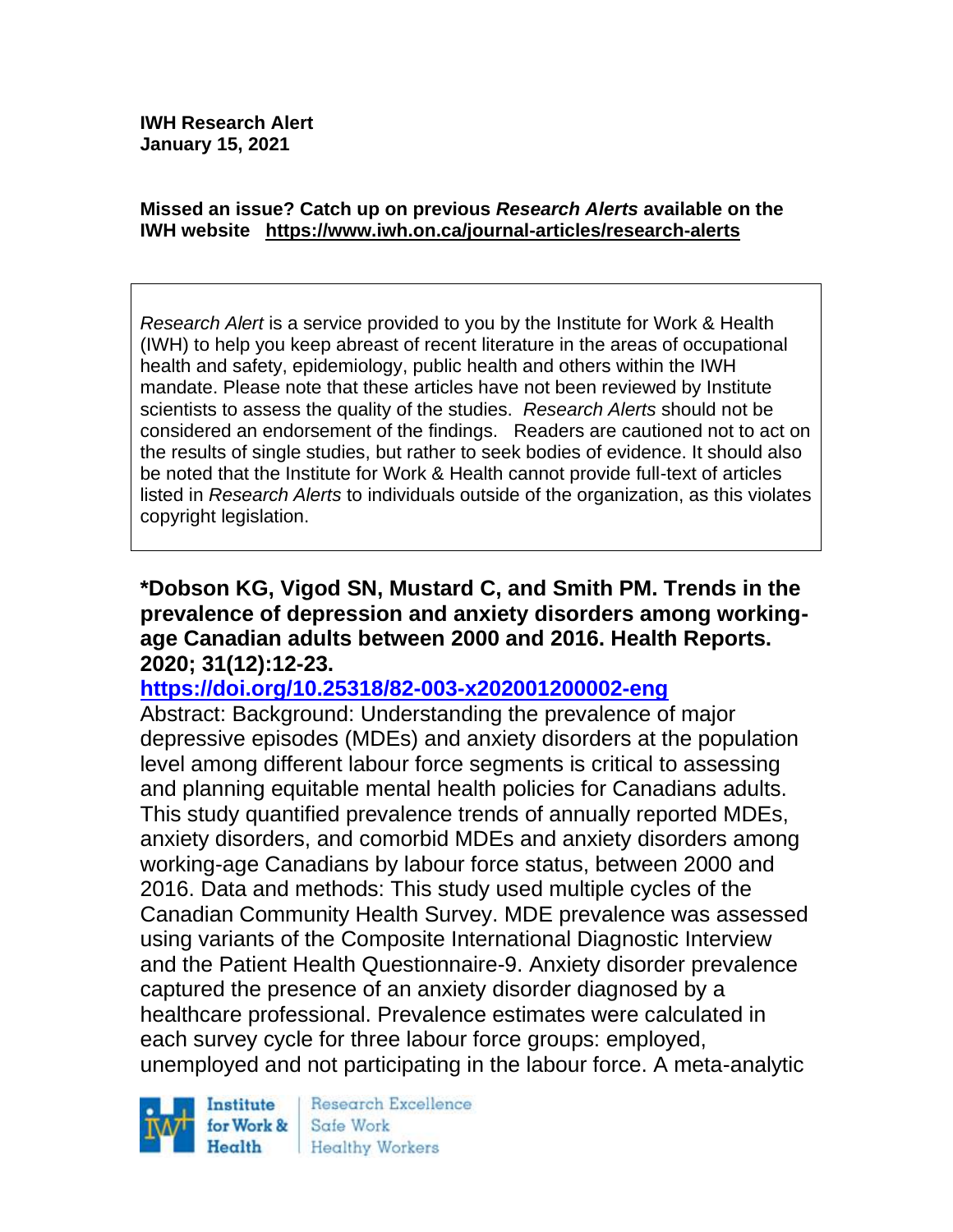framework stratified by labour force status estimated prevalence trends. Results: Between 2000 and 2016, MDE prevalence remained statistically stable over time at 5.4% (95% confidence interval [CI]: 4.7% to 6.0%), 11.7% (95% CI: 10.4% to 13.0%) and 9.8% (95% CI: 8.5% to 11.2%) among participants who were employed, unemployed, and not participating in the labour force, respectively. Anxiety prevalence ranged from 4.6% to 10.8%, and increased over time (employed: ß=0.26%/year, 95% CI: 0.08% to 0.45%; unemployed: ß=0.34%/year, 95% CI: -0.10% to 0.78%; not participating in the labour force: ß=0.55%/year, 95% CI: 0.15% to 0.95%). Stable comorbid MDE and anxiety prevalence ranged from 1.2% to 4.1% between 2003 and 2016. Interpretation: Trends suggest that MDE prevalence has remained stable among all labour force groups since 2000, while anxiety disorder prevalence has modestly increased since 2003. Disorder prevalence increased as labour force attachment decreased across all outcomes studied. Statistics Canada: Catalogue no. 82-003-X

### **\*Fan JK, Gignac MAM, Harris MA, and Smith PM. Age differences in return-to-work following injury: understanding the role of age dimensions across longitudinal follow-up. Journal of Occupational & Environmental Medicine. 2020; 62(12):e680-e687. <https://doi.org/10.1097/JOM.0000000000002029>**

Abstract: OBJECTIVES: To examine the overall association between chronological age and return-to-work (RTW), and understand if existing data could be used to better understand the role of agerelated dimensions (functional, psychosocial, organizational, lifestage) in explaining these associations. METHODS: We used survey data from a prospective cohort of injured workers in Victoria, Australia. Path models examined the relationship between chronological age and RTW, and the proportion mediated via age dimensions. RESULTS: Older chronological age was associated with non-RTW, although the pattern was not observed consistently across follow-up surveys. A proportion of the overall relationship between chronological age and non-RTW was explained by functional and lifestage age and RTW status at previous time points. CONCLUSIONS: Findings underscore the importance of moving beyond age measured only in chronological years, towards more complex conceptual and analytical models that recognize age as a multidimensional construct

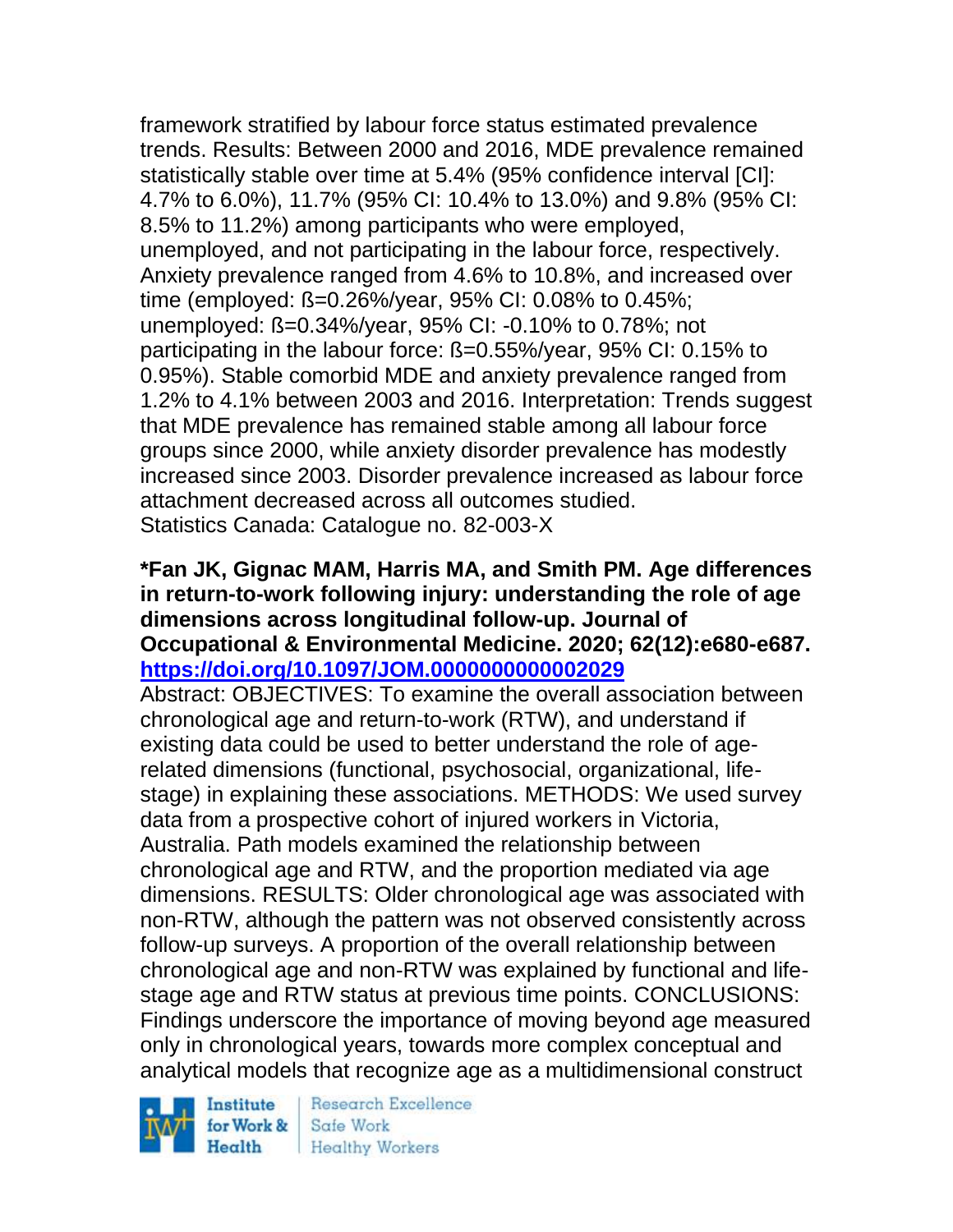**\*LaMontagne AD, Martin AJ, Page KM, Papas A, Reavley NJ, Noblet AJ, et al. A cluster RCT to improve workplace mental health in a policing context: findings of a mixed-methods implementation evaluation. American Journal of Industrial Medicine. 2020; [epub ahead of print].**

### **<https://doi.org/10.1002/ajim.23217>**

Abstract: BACKGROUND: We conducted a cluster randomized trial of a workplace mental health intervention in an Australian police department. The intervention was co-designed and co-implemented with the police department. Intervention elements included tailored mental health literacy training for all members of participating police stations, and a leadership development and coaching program for station leaders. This study presents the results of a mixed-methods implementation evaluation of the trial. METHODS: Descriptive quantitative analyses characterized the extent of participation in intervention activities, complemented by a qualitative descriptive analysis of transcripts of 60 semistructured interviews with 53 persons and research team field notes. RESULTS: Participation rates in the multicomponent leadership development activities were highly variable, ranging from <10% to approximately 60% across stations. Approximately 50% of leaders and <50% of troops completed the mental health literacy training component of the intervention. Barriers to implementation included rostering challenges, high staff turnover and changes, competing work commitments, staff shortages, limited internal personnel resources to deliver the mental health literacy training, organizational cynicism, confidentiality concerns, and limited communication about the intervention by station command or station champions. Facilitators of participation were also identified, including perceived need for and benefits of the intervention, engagement at various levels, the research team's ability to create buy-in and manage stakeholder relationships, and the use of external, credible leadership development coaches. CONCLUSIONS: Implementation fell far short of expectations. The identified barriers and facilitators should be considered in the design and implementation of similar workplace mental health interventions

## **\*Mu J, Furlan AD, Lam WY, Hsu MY, Ning Z, and Lao L. Acupuncture for chronic nonspecific low back pain. Cochrane Database of Systematic Reviews. 2020; 12:CD013814.**

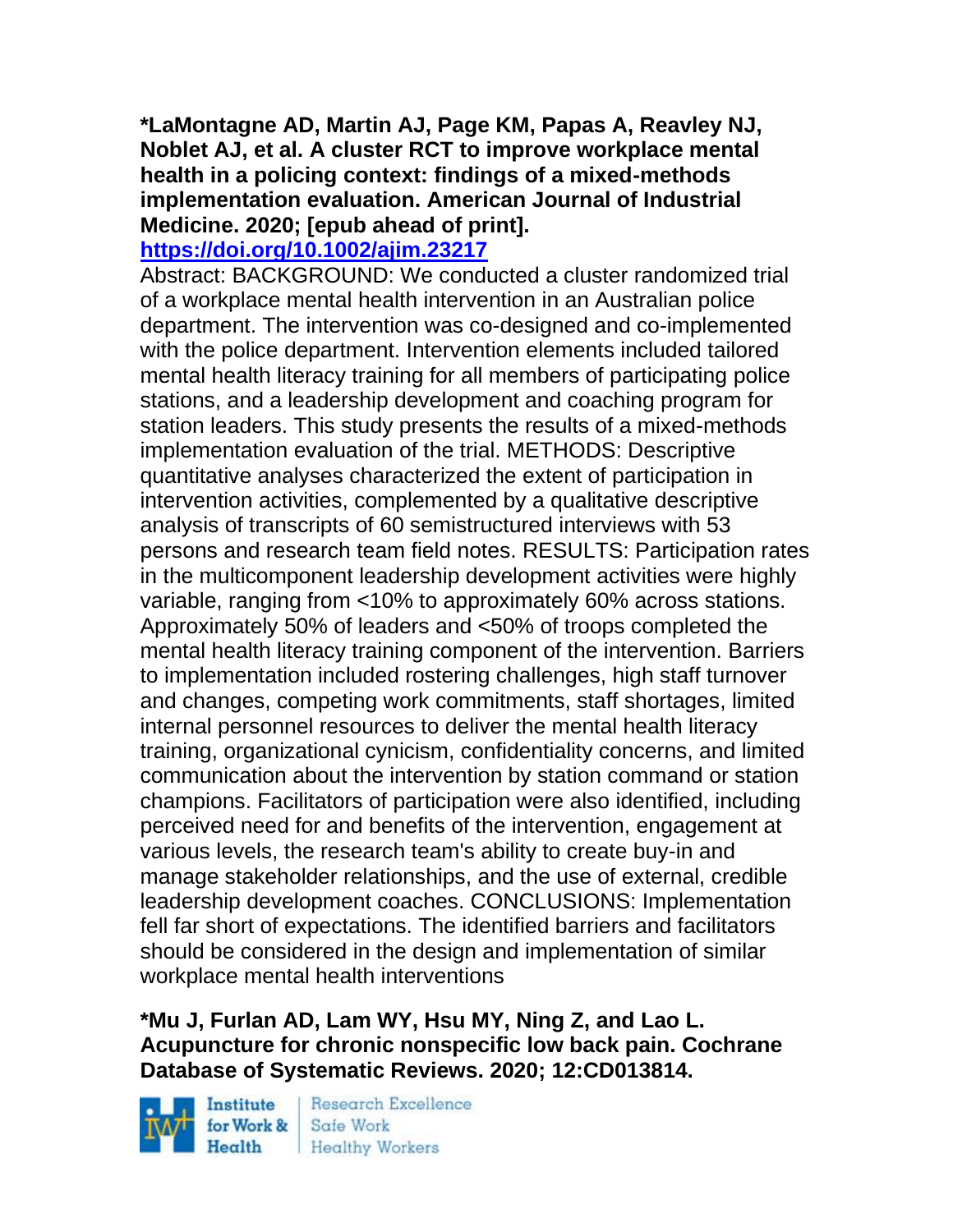## **<https://doi.org/10.1002/14651858.CD013814>**

Abstract: BACKGROUND: Chronic nonspecific low back pain (LBP) is very common; it is defined as pain without a recognizable etiology that lasts for more than three months. Some clinical practice guidelines suggest that acupuncture can offer an effective alternative therapy. This review is a split from an earlier Cochrane review and it focuses on chronic LBP. OBJECTIVES: To assess the effects of acupuncture compared to sham intervention, no treatment, or usual care for chronic nonspecific LBP. SEARCH METHODS: We searched CENTRAL, MEDLINE, Embase, CINAHL, two Chinese databases, and two trial registers to 29 August 2019 without restrictions on language or publication status. We also screened reference lists and LBP guidelines to identify potentially relevant studies. SELECTION CRITERIA: We included only randomized controlled trials (RCTs) of acupuncture for chronic nonspecific LBP in adults. We excluded RCTs that investigated LBP with a specific etiology. We included trials comparing acupuncture with sham intervention, no treatment, and usual care. The primary outcomes were pain, back-specific functional status, and quality of life; the secondary outcomes were pain-related disability, global assessment, or adverse events. DATA COLLECTION AND ANALYSIS: Two review authors independently screened the studies, assessed the risk of bias and extracted the data. We meta-analyzed data that were clinically homogeneous using a random-effects model in Review Manager 5.3. Otherwise, we reported the data qualitatively. We used the GRADE approach to assess the certainty of the evidence. MAIN RESULTS: We included 33 studies (37 articles) with 8270 participants. The majority of studies were carried out in Europe, Asia, North and South America. Seven studies (5572 participants) conducted in Germany accounted for 67% of the participants. Sixteen trials compared acupuncture with sham intervention, usual care, or no treatment. Most studies had high risk of performance bias due to lack of blinding of the acupuncturist. A few studies were found to have high risk of detection, attrition, reporting or selection bias. We found low-certainty evidence (seven trials, 1403 participants) that acupuncture may relieve pain in the immediate term (up to seven days) compared to sham intervention (mean difference (MD) -9.22, 95% confidence interval (CI) -13.82 to -4.61, visual analogue scale (VAS) 0-100). The difference did not meet the clinically important threshold of 15 points or 30% relative change.

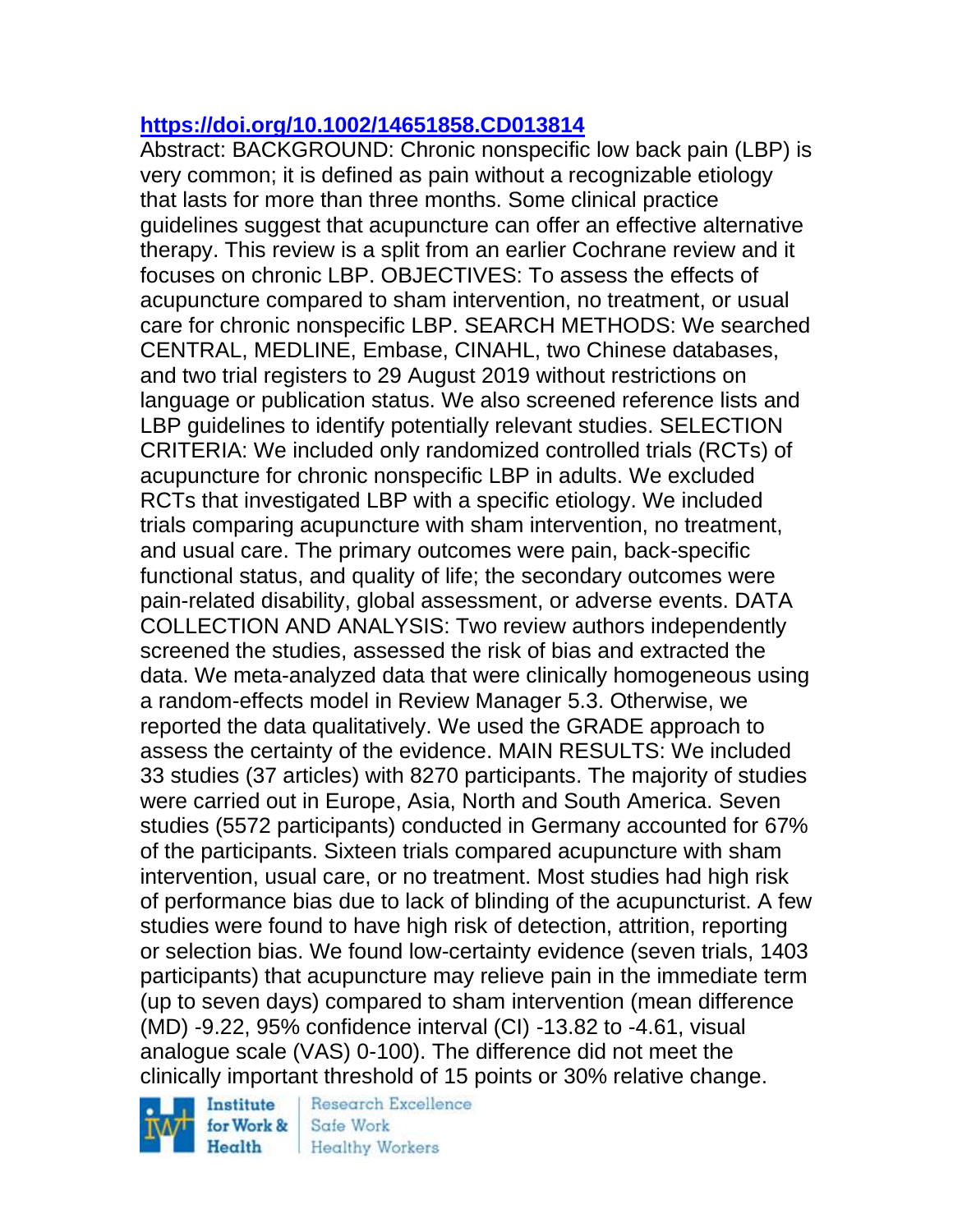Very low-certainty evidence from five trials (1481 participants) showed that acupuncture was not more effective than sham in improving back-specific function in the immediate term (standardized mean difference (SMD) -0.16, 95% CI -0.38 to 0.06; corresponding to the Hannover Function Ability Questionnaire (HFAQ, 0 to 100, higher values better) change (MD 3.33 points; 95% CI -1.25 to 7.90)). Three trials (1068 participants) yielded low-certainty evidence that acupuncture seemed not to be more effective clinically in the short term for quality of life (SMD 0.24, 95% CI 0.03 to 0.45; corresponding to the physical 12-item Short Form Health Survey (SF-12, 0-100, higher values better) change (MD 2.33 points; 95% CI 0.29 to 4.37)). The reasons for downgrading the certainty of the evidence to either low to very low were risk of bias, inconsistency, and imprecision. We found moderate-certainty evidence that acupuncture produced greater and clinically important pain relief (MD -20.32, 95% CI -24.50 to -16.14; four trials, 366 participants; (VAS, 0 to 100), and improved back function (SMD -0.53, 95% CI -0.73 to -0.34; five trials, 2960 participants; corresponding to the HFAQ change (MD 11.50 points; 95% CI 7.38 to 15.84)) in the immediate term compared to no treatment. The evidence was downgraded to moderate certainty due to risk of bias. No studies reported on quality of life in the short term or adverse events. Low-certainty evidence (five trials, 1054 participants) suggested that acupuncture may reduce pain (MD - 10.26, 95% CI -17.11 to -3.40; not clinically important on 0 to 100 VAS), and improve back-specific function immediately after treatment (SMD: -0.47; 95% CI: -0.77 to -0.17; five trials, 1381 participants; corresponding to the HFAQ change (MD 9.78 points, 95% CI 3.54 to 16.02)) compared to usual care. Moderate-certainty evidence from one trial (731 participants) found that acupuncture was more effective in improving physical quality of life (MD 4.20, 95% CI 2.82 to 5.58) but not mental quality of life in the short term (MD 1.90, 95% CI 0.25 to 3.55). The certainty of evidence was downgraded to moderate to low because of risk of bias, inconsistency, and imprecision. Lowcertainty evidence suggested a similar incidence of adverse events immediately after treatment in the acupuncture and sham intervention groups (four trials, 465 participants) (RR 0.68 95% CI 0.46 to 1.01), and the acupuncture and usual care groups (one trial, 74 participants) (RR 3.34, 95% CI 0.36 to 30.68). The certainty of the evidence was downgraded due to risk of bias and imprecision. No trial reported



**Research Excellence** Safe Work **Healthy Workers**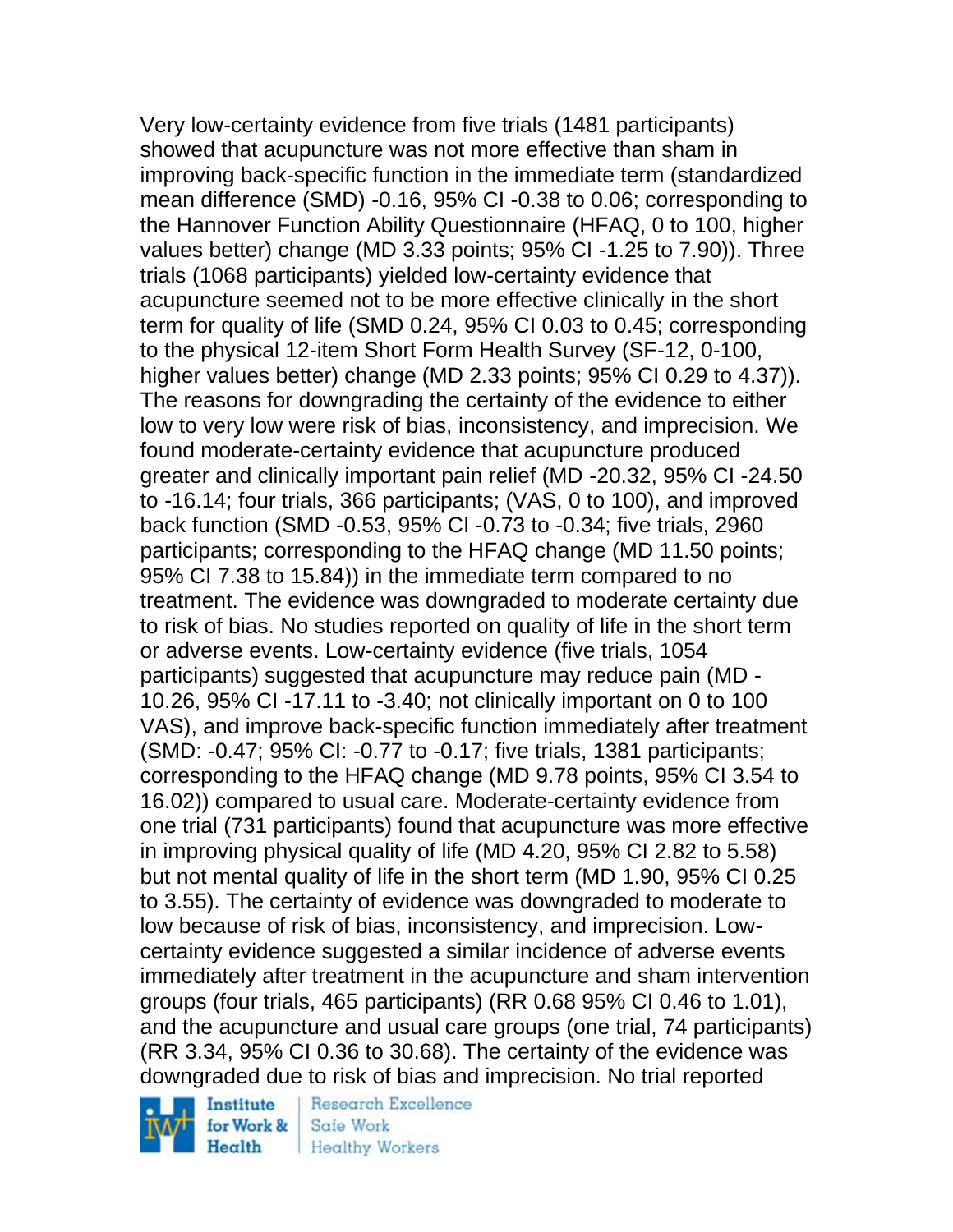adverse events for acupuncture when compared to no treatment. The most commonly reported adverse events in the acupuncture groups were insertion point pain, bruising, hematoma, bleeding, worsening of LBP, and pain other than LBP (pain in leg and shoulder). AUTHORS' CONCLUSIONS: We found that acupuncture may not play a more clinically meaningful role than sham in relieving pain immediately after treatment or in improving quality of life in the short term, and acupuncture possibly did not improve back function compared to sham in the immediate term. However, acupuncture was more effective than no treatment in improving pain and function in the immediate term. Trials with usual care as the control showed acupuncture may not reduce pain clinically, but the therapy may improve function immediately after sessions as well as physical but not mental quality of life in the short term. The evidence was downgraded to moderate to very low-certainty considering most of studies had high risk of bias, inconsistency, and small sample size introducing imprecision. The decision to use acupuncture to treat chronic low back pain might depend on the availability, cost and patient's preferences

#### **\*Smith PM, Oudyk J, Potter G, and Mustard C. Labour market attachment, workplace infection control procedures and mental health: a cross-sectional survey of Canadian non-healthcare workers during the COVID-19 pandemic. Annals of Work Exposures and Health. 2020; [epub ahead of print]. <https://doi.org/10.1093/annweh/wxaa119>**

Abstract: BACKGROUND: The COVID-19 pandemic has led to large proportions of the labour market moving to remote work, while others have become unemployed. Those still at their physical workplace likely face increased risk of infection, compared to other workers. The objective of this paper is to understand the relationship between working arrangements, infection control programs (ICP), and symptoms of anxiety and depression among Canadian workers, not specifically working in healthcare. METHODS: A convenience-based internet survey of Canadian non-healthcare workers was facilitated through various labour organizations between April 26 and June 6, 2020. A total of 5180 respondents started the survey, of which 3779 were assessed as employed in a full-time or part-time capacity on 2 March 2020 (prior to large-scale COVID-19 pandemic responses in

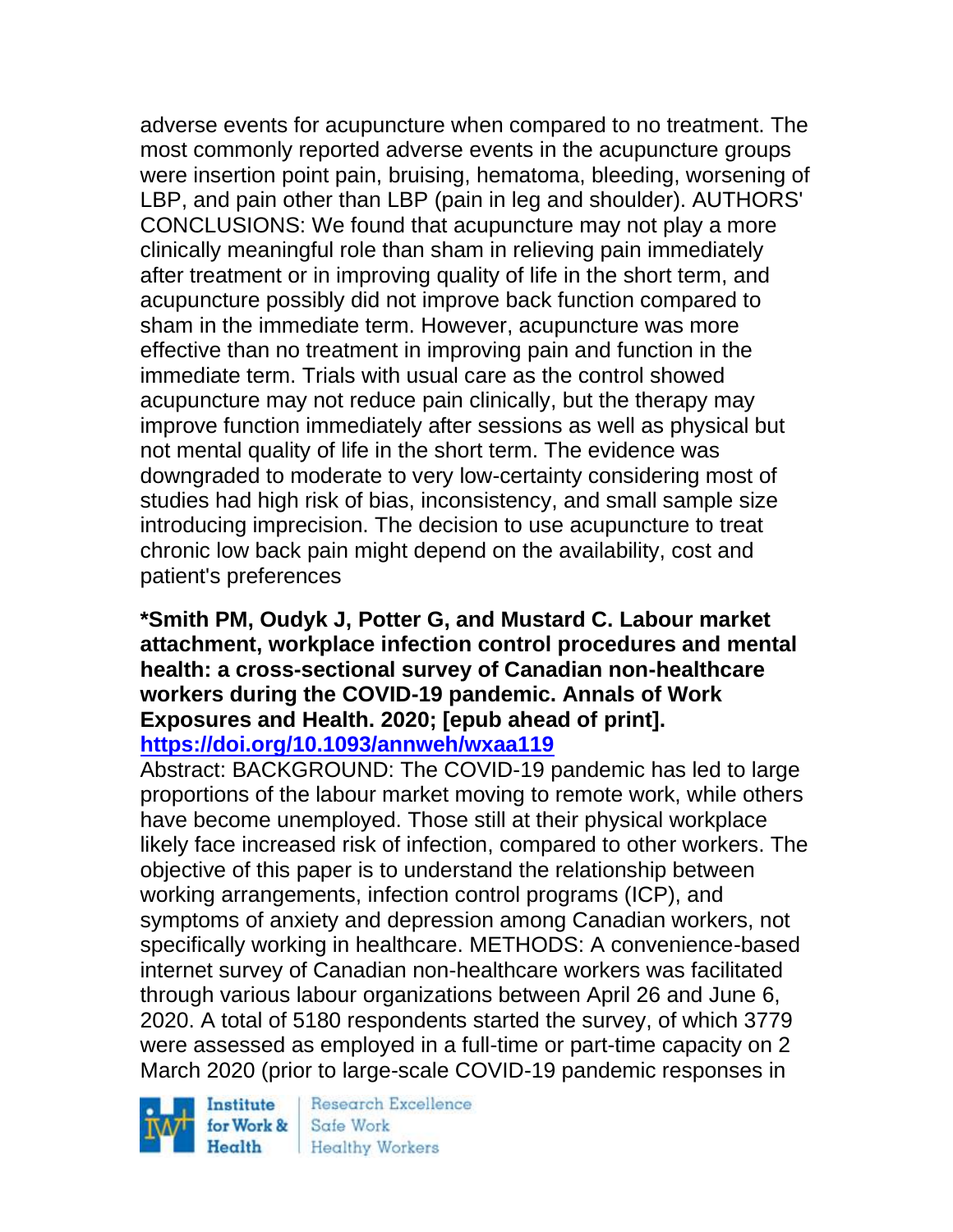Canada). Of this sample, 3305 (87.5%) had complete information on main exposures and outcomes. Anxiety symptoms were measured using the Generalised Anxiety Disorder screener (GAD-2), and depressive symptoms using the Patient Health Questionnaire screener (PHQ-2). For workers at their physical workplace (sitebased workers) we asked questions about the adequacy and implementation of 11 different types of ICP, and the adequacy and supply of eight different types of personal protective equipment (PPE). Respondents were classified as either: working remotely; sitebased workers with 100% of their ICP/PPE needs met; site-based workers with 50-99% of ICP/PPE needs met; site-based workers with 1-49% of ICP/PPE needs met; site-based workers with none of ICP/PPE needs met; or no longer employed. Regression analyses examined the association between working arrangements and ICP/PPE adequacy and having GAD-2 and PHQ-2 scores of three and higher (a common screening point in both scales). Models were adjusted for a range of demographic, occupation, workplace, and COVID-19-specific factors. RESULTS: A total of 42.3% (95% CI: 40.6-44.0%) of the sample had GAD-2 scores of 3 and higher, and 34.6% (95% CI: 32.-36.2%) had PHQ-2 scores of 3 and higher. In initial analyses, symptoms of anxiety and depression were lowest among those working remotely (35.4 and 27.5%), compared to sitebased workers (43.5 and 34.7%) and those who had lost their jobs (44.1 and 35.9%). When adequacy of ICP and PPE was taken into account, the lowest prevalence of anxiety and depressive symptoms was observed among site-based workers with all of their ICP needs being met (29.8% prevalence for GAD-2 scores of 3 and higher, and 23.0% prevalence for PHQ-2 scores of 3 and higher), while the highest prevalence was observed among site-based workers with none of their ICP needs being met (52.3% for GAD-2 scores of 3 and higher, and 45.8% for PHQ-2 scores of 3 and higher). CONCLUSION: Our results suggest that the adequate design and implementation of employer-based ICP have implications for the mental health of site-based workers. As economies re-open the ongoing assessment of ICP and associated mental health outcomes among the workforce is warranted

### **Avila J, Rapp R, Dunbar S, and Jackson AT. Burnout and worklife in disaster restoration: Maslach Burnout Inventory and**

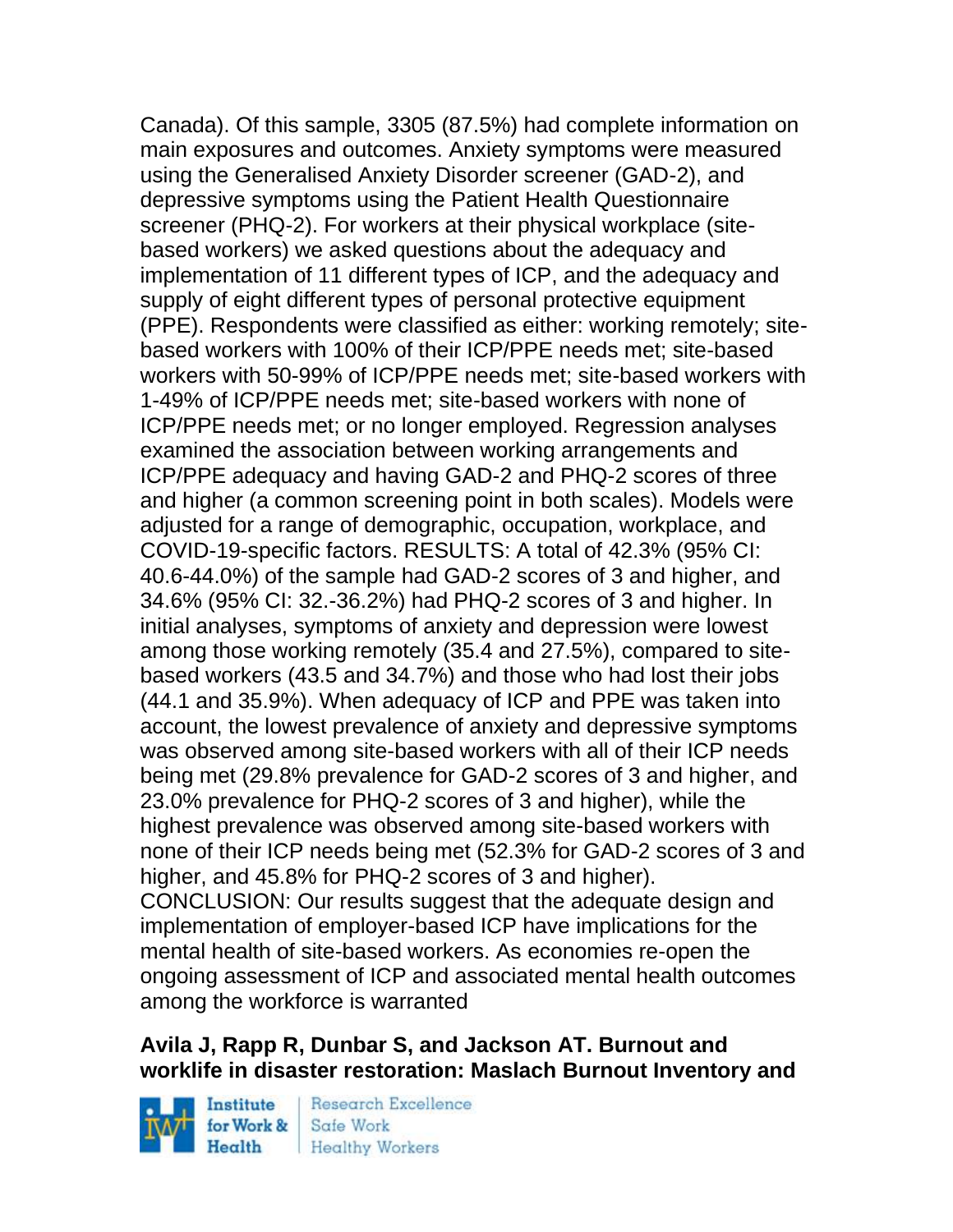**areas of worklife survey. Journal of Construction Engineering and Management. 2021; 147(2):04020171. [https://doi.org/10.1061/\(ASCE\)CO.1943-7862.0001986](https://doi.org/10.1061/(ASCE)CO.1943-7862.0001986)** 

**Choi B. Developing a job exposure matrix of work organization hazards in the United States: a review on methodological issues and research protocol. Safety and Health at Work. 2020; 11(4):397-404.** 

**<https://doi.org/10.1016/j.shaw.2020.05.007> [open access]** Abstract: BACKGROUND: Most job exposure matrices (JEMs) have been developed for chemical and physical hazards in the United States (US). In addition, the overall validity of most JEMs of work organization hazards using self-reported data in the literature remains to be further tested due to several methodological weaknesses. METHODS: This paper aims to review important methodological issues with regard to a JEM of work organization hazards using selfreport data and to present a research protocol for developing a fouraxis (job titles, hazards, sex, and time) JEM of major work organization hazards using the US General Social Survey-Quality of Work-Life (GSS-QWL) data (2002-2018; N = 7,100 workers). RESULTS: Five methodological weaknesses in existing JEMs of work organization hazards using self-report data were identified: having only two axes (hazard and occupation), using psychometrically weak items and scales, including scales having little interoccupational variability, unresolved optimal minimum numbers of subjects per occupation, and low accessibility. The methodological weaknesses were successfully addressed in the proposed research protocol. CONCLUSION: The work organization JEM to be developed will significantly facilitate and strengthen occupational epidemiological studies on work organization hazards and major health outcomes, improve national and occupational surveillance of work organization hazards, and promote interventions for a healthy work environment in the US

**Dale AM, Buckner-Petty S, Evanoff BA, and Gage BF. Predictors of long-term opioid use and opioid use disorder among construction workers: analysis of claims data. American Journal of Industrial Medicine. 2021; 64(1):48-57. <https://doi.org/10.1002/ajim.23202>** 

Institute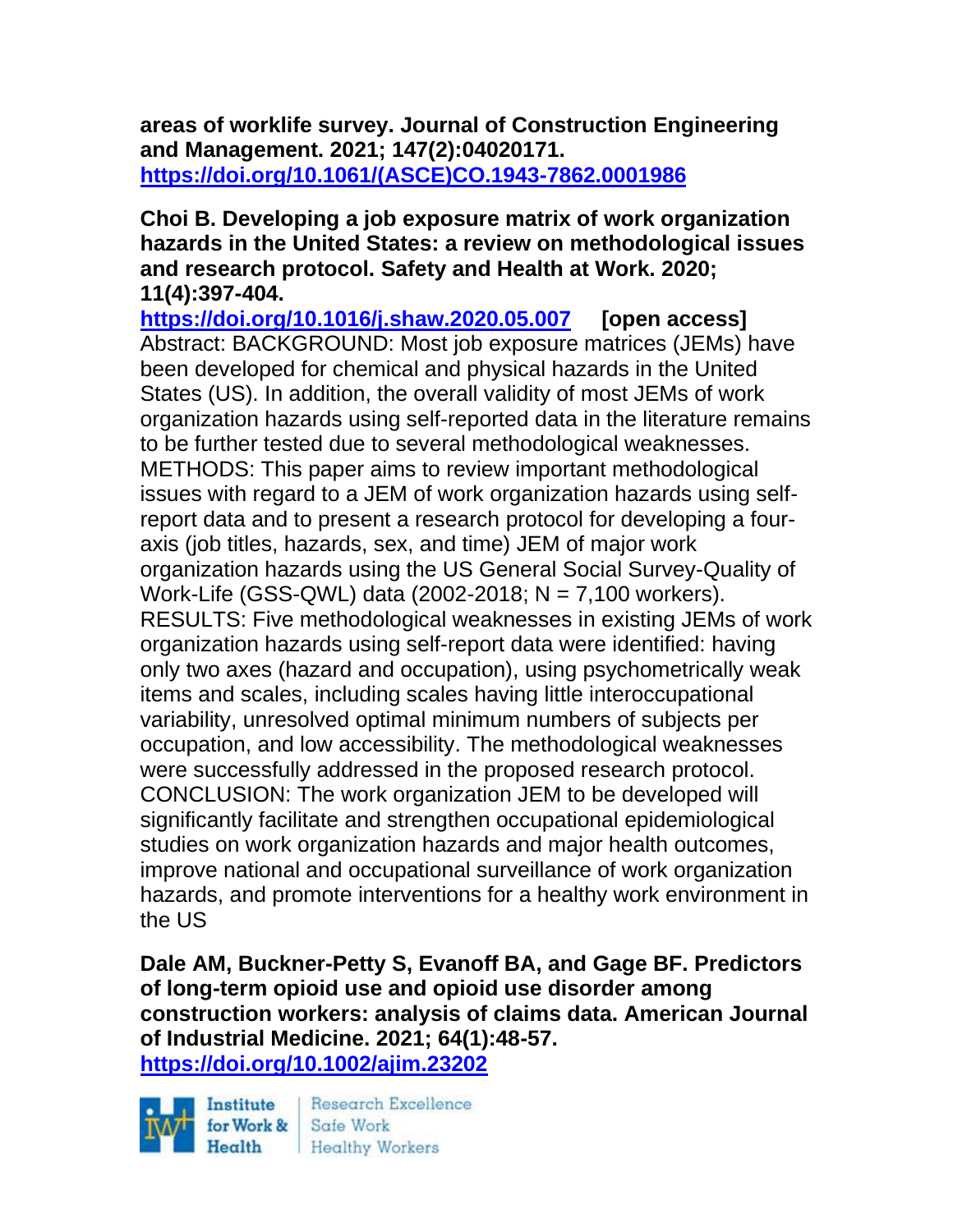Abstract: BACKGROUND: Construction workers have high rates of work-related musculoskeletal disorders, which lead to frequent opioid use and opioid use disorder (OUD). This paper quantified the incidence of opioid use and OUD among construction workers with and without musculoskeletal disorders. METHODS: We conducted a retrospective study using union health claims from January 2015 to June 2018 from 19,909 construction workers. Claims for diagnoses of chronic musculoskeletal disorders, acute musculoskeletal injuries, musculoskeletal surgery, and other conditions were linked to new opioid prescriptions. We examined the effects of high doses ( $\geq 50$ ) morphine mg equivalents per day), large supply (more than 7 days per fill), long-term opioid use (60 or more days supplied within a calendar quarter), and musculoskeletal disorders, on the odds of a future OUD. RESULTS: There were high rates (42.8% per year) of chronic musculoskeletal disorders among workers, of whom 24.1% received new opioid prescriptions and 6.3% received long-term opioid prescriptions per year. Workers receiving opioids for chronic musculoskeletal disorders had the highest odds of future OUD: 4.71 (95% confidence interval 3.09-7.37); workers prescribed long-term opioids in any calendar quarter had a nearly 10-fold odds of developing an OUD. CONCLUSIONS: Among construction workers, opioids initiated for musculoskeletal pain were strongly associated with incident long-term opioid use and OUD. Musculoskeletal pain from physically demanding work is likely one driver of the opioid epidemic in occupations like construction. Prevention of work injuries and alternative pain management are needed for workers at risk for musculoskeletal injuries

### **Dehghani F, Omidi F, Yousefinejad S, and Taheri E. The hierarchy of preventive measures to protect workers against the COVID-19 pandemic: a review. Work. 2020; 67(4):771-777. <https://doi.org/10.3233/WOR-203330>**

Abstract: BACKGROUND: The high spread rate of coronaviruses, specifically severe acute respiratory syndrome coronavirus 2 (SARS-CoV-2), has raised concerns about the spread of the disease in crowded occupational environments. The risk of occupational exposure to coronavirus depends on the type of industry and the nature of work. Currently, most countries are working for reactivating their economies and need to improve working conditions for a safe

Institute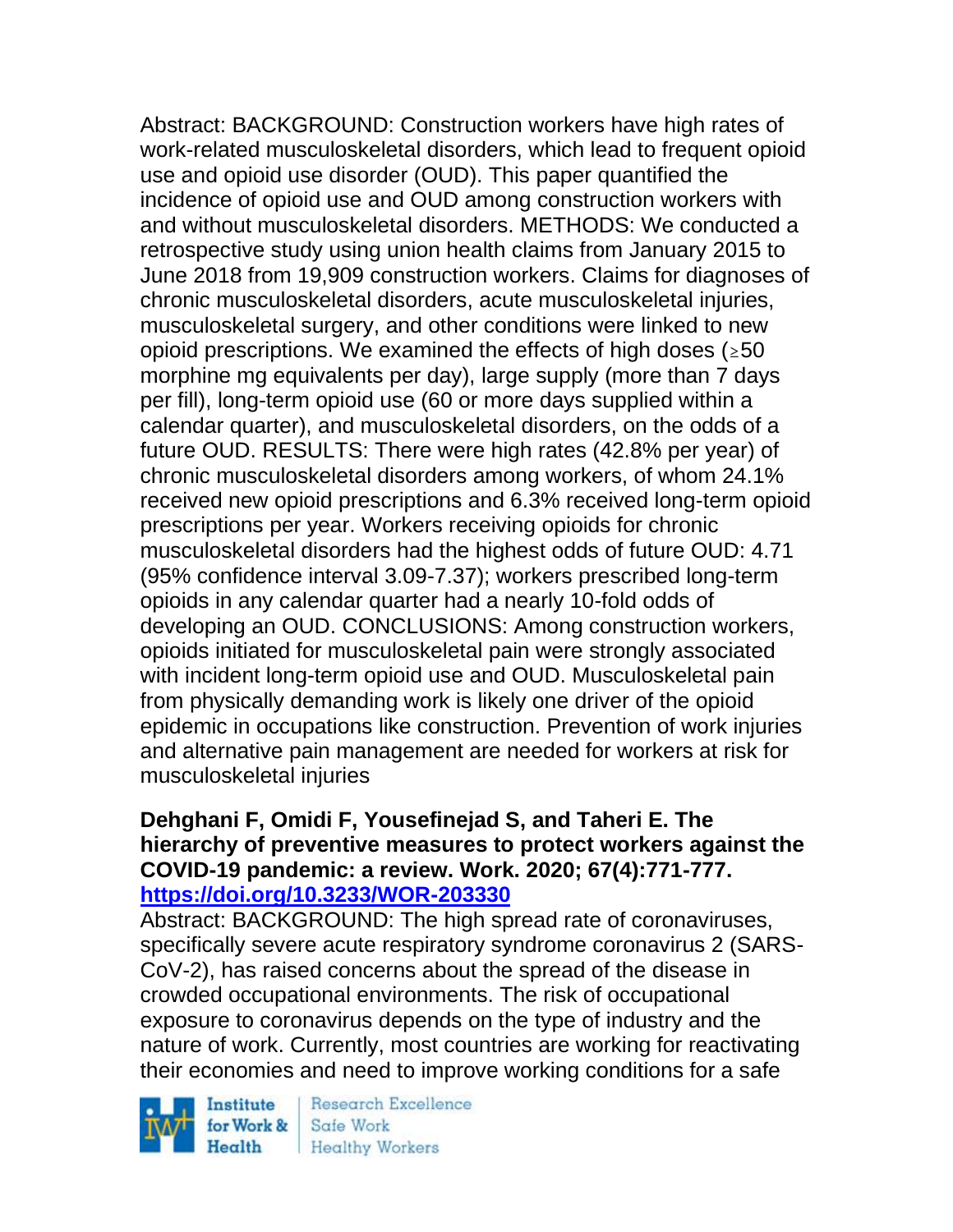situation during the COVID-19 pandemic. OBJECTIVE: The present work aimed to investigate the current engineering and administrative control measures, which are necessary to protect workers against COVID-19 in workplaces. METHODS: The current strategies, including engineering control, administrative control, personal protective equipment, and their efficiencies, were reviewed and discussed. RESULTS: Reviewing the literature indicated that a collection of control approaches should be implemented for an effective control of the virus. Control measures could be selected based on the risk of exposure to COVID-19. The results also revealed that relying solely on a specific control measure could not effectively control the outbreak. CONCLUSION: In conclusion, employers and health professionals must continually monitor international and local guidelines to identify changes in recommendations to make their workplaces safer. Establishment of an expert team in any workplace for the implementation of more effective control measures is warranted, as well

### **Fetherman DL, McGrane TG, and Cebrick-Grossman J. Health promotion for small workplaces: a community-based participatory research partnership. Workplace Health & Safety. 2021; 69(1):7-14.**

## **<https://doi.org/10.1177/2165079920938298>**

Abstract: BACKGROUND: The majority of U.S. worksites are smaller worksites that often employ low-wage workers. Low-wage workers have limited access to, and participation in, workplace health promotion programs. Community-based participatory research (CBPR) has been identified as a key method to directly engage employers in identifying the health promotion needs of smaller workplaces. This article describes a four-phased process where CBPR was used to tailor a workplace health promotion program to meet the needs of a smaller workplace that employees low-wage workers. Outcomes of this program were measured and reported over time. METHODS: The CBPR approach was based on the Social Ecological Model along with two additional health promotion models. Publicly available evidence-based tools were also used for this fourphased process which included the following: (a) initial program assessment, (b) program planning, (c) program implementation, and (d) program evaluation. Key strategies for developing a

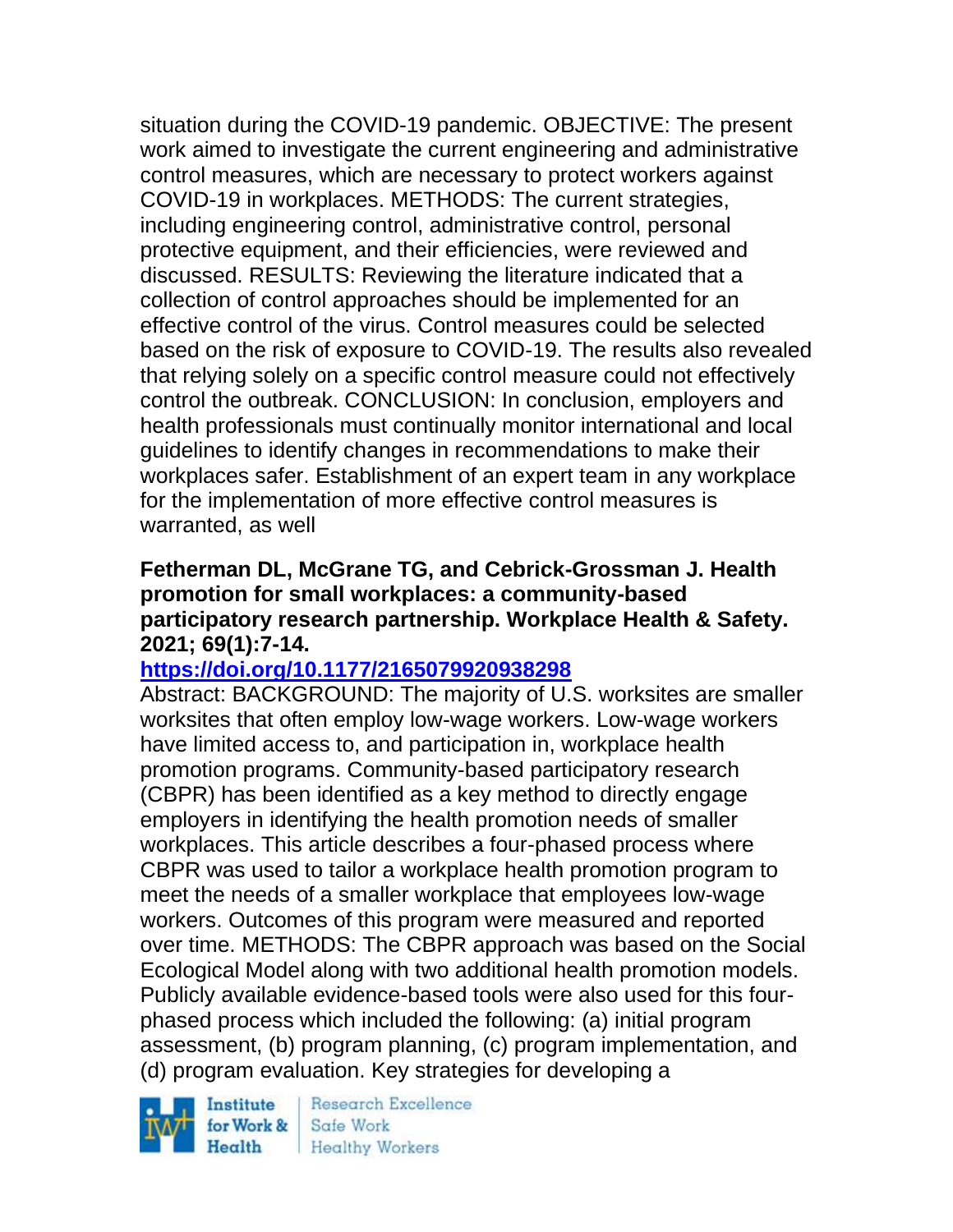comprehensive workplace health promotion program guided the process. FINDINGS: The workplace's capacity for promoting health among its employees was improved. There were sustainable improvements in the health interventions and organizational supports in place. CONCLUSION/APPLICATION TO PRACTICE: A CBPR approach may be a way to build the capacity of smaller workplaces with low-wage employees to address the health promotion needs of their workforces. The use of publicly available strategies and tools which incorporate the social ecological determinants of health is of equal importance

### **Gorucu S, Weichelt B, Redmond E, and Murphy D. Coding agricultural injury: factors affecting coder agreement. Journal of Safety Research. 2020; 75:111-118.**

#### **<https://doi.org/10.1016/j.jsr.2020.08.006>**

Abstract: OBJECTIVES: To determine coders' agreement level for the Occupational Injury and Illness Classification System (OIICS) source of injury and injury event codes, and the Farm and Agricultural Injury Classification (FAIC) code in the AgInjuryNews.org and to determine the effects of supplemental information and follow-up discussion in final code assignments. METHODS: Two independent researchers initially coded 1304 injury cases from AgInjurynews.org using the OIICS and the FAIC coding schemes. Code agreement levels for injury source, event, and FAIC and the effect of supplemental information and follow-up discussions on final coding was assessed. RESULTS: Coders' agreement levels were almost perfect for OIICS source and event categories at the 3-digit level, with lower agreement at the 4-digit level. By using supplemental information and follow-up discussion, coders improved the coding accuracy by an average 20% for FAIC. Supplemental information and follow-up discussions had helped finalize the disagreed codes 55% of the time for OIICS source coding assignments and 40% of time for OIICS event coding assignments for most detailed 4-digit levels. Five key themes emerged regarding accurate and consistent coding of the agricultural injuries: inclusion/exclusion based on industry classification system; inconsistent/discrepant reports; incomplete/nonspecific reports; effects of supplemental information on coding; and differing interpretations of code selection rules. Practical applications: Quantifying the level of agreement for

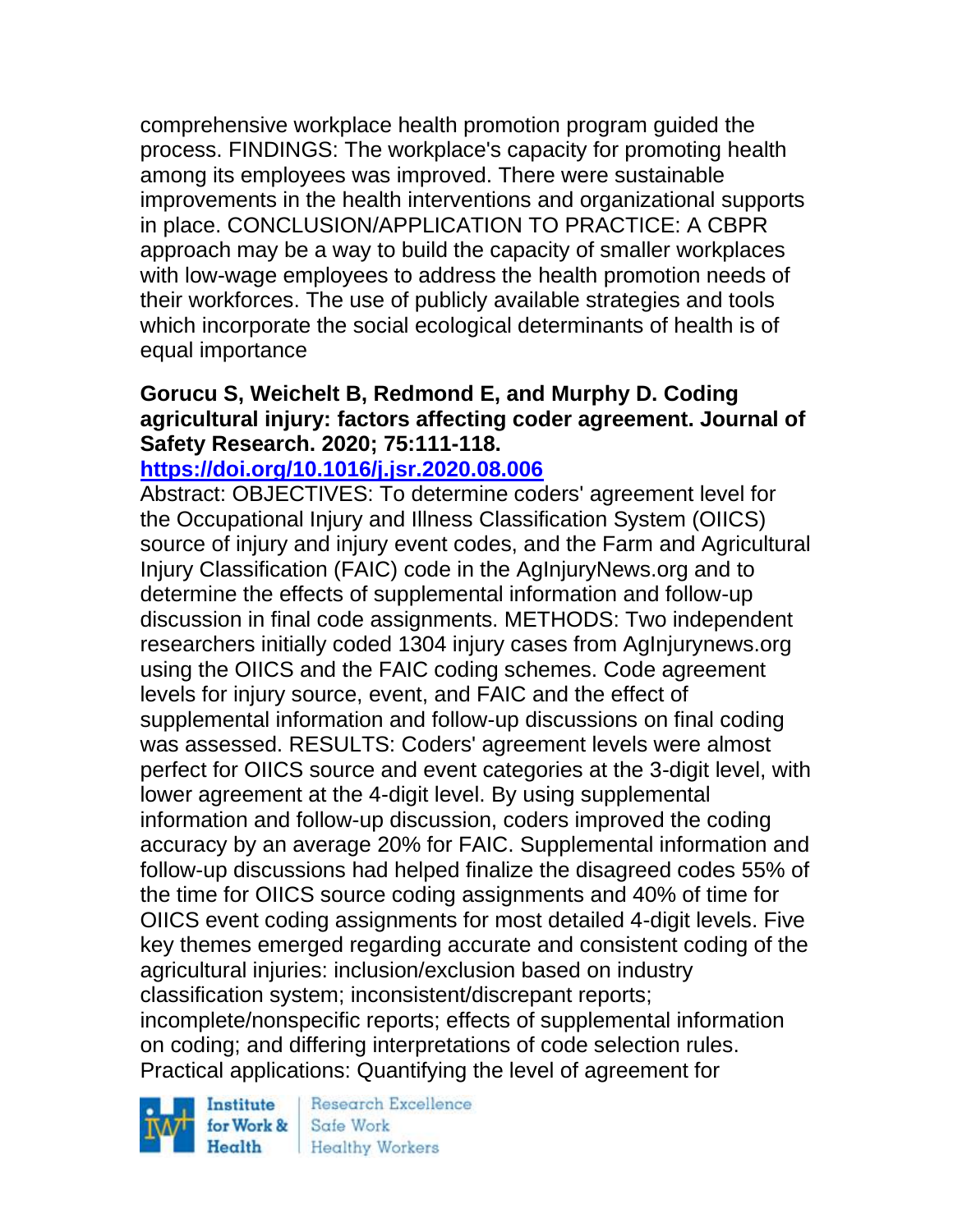agricultural injuries will lead to a better understanding of coding discrepancies and may uncover areas for improvement to coding scheme itself. High level of initial and final agreement with FAIC and OIICS codes suggest that these coding schemes are user-friendly and amenable to widespread use

#### **Hahn MH, McVicar D, and Wooden M. Is casual employment in Australia bad for workers' health? Occupational & Environmental Medicine. 2021; 78(1):15-21. <https://doi.org/10.1136/oemed-2020-106568>**

Abstract: OBJECTIVES: This paper assessed the impact of working in casual employment, compared with permanent employment, on eight health attributes that make up the 36-Item Short Form (SF-36) Health Survey, separately by sex. The mental health impacts of casual jobs with irregular hours over which the worker reports limited control were also investigated. METHODS: Longitudinal data from the Household, Income and Labour Dynamics in Australia Survey, over the period 2001-2018, were used to investigate the relationship between the eight SF-36 subscales and workers' employment contract type. Individual, household and job characteristic confounders were included in dynamic panel data regression models with correlated random effects. RESULTS: For both men and women, health outcomes for casual workers were no worse than for permanent workers for any of the eight SF-36 health attributes. For some health attributes, scores for casual workers were higher (ie, better) than for permanent workers (role physical: men: β=1.15, 95% CI 0.09 to 2.20, women: β=1.79, 95% CI 0.79 to 2.80; bodily pain: women: β=0.90, 95% CI 0.25 to 1.54; vitality: women: β=0.65, 95% CI 0.13 to 1.18; social functioning: men: β=1.00, 95% CI 0.28 to 1.73); role emotional: men: β=1.81, 95% CI 0.73 to 2.89, women:  $β=1.24$ , 95% CI 0.24 to 2.24). Among women (but not men), mental health and role emotional scores were lower for irregular casual workers than for regular permanent workers but not statistically significantly so. CONCLUSIONS: This study found no evidence that casual employment in Australia is detrimental to self-assessed worker health

## **Karolaakso T, Autio R, Nappila T, Nurmela K, and Pirkola S. Socioeconomic factors in disability retirement due to mental**

Institute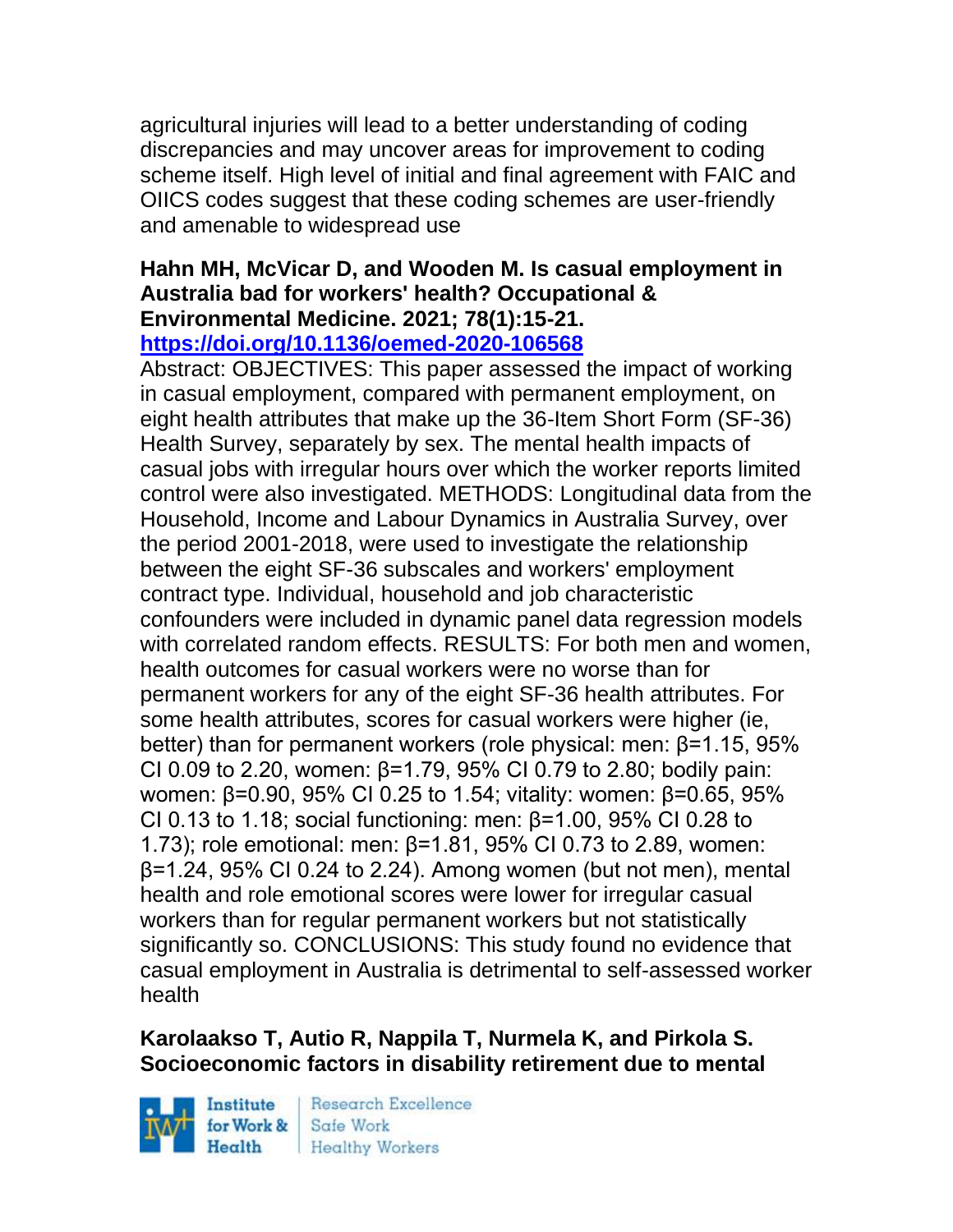## **disorders in Finland. European Journal of Public Health. 2020; 30(6):1218-1224.**

**<https://doi.org/10.1093/eurpub/ckaa132> [open access]** Abstract: BACKGROUND: Previous research has identified low socioeconomic status (SES) as an epidemiological risk factor for early retirement and disability pension (DP) due to mental disorders. This study aims to examine these associations in greater detail, with separate consideration of the risk factors for mood disorders (F30-39) and non-affective psychotic disorder (F20-29) DP. METHODS: In this case-control setting the subjects (N=36 879) were all those granted DP due to a mental disorder for the first time between 2010 and 2015 in Finland. All the subjects were matched with three controls for their gender, age and hospital district (N=94 388). Three measures of dimensions of SES were used: education, income and occupational status, as well as family type as a control factor. Differences between DP recipients and controls, and between diagnostic groups, were studied using calculated characteristics and conditional logistic regression models. RESULTS: DP recipients often lived alone and had low educational and income levels. These characteristics were more prominent in non-affective psychotic disorder than in mood disorder DP. In white-collar occupational groups, the risk of DP was greater compared with blue-collar workers. Students were associated with the highest level of risk for all mental and mood disorder DPs. CONCLUSIONS: We found evidence of SES factors associating with mental disorder-related severe loss of working and studying ability in a disorder-specific way. Notably, white-collar workers had an increased risk of mental disorder DP. This could be related to the psychosocially demanding contemporary working life in non-manual work

# **Kraut A and Shafer LA. Determining the influence of the Workers Compensation Board of Manitoba's opioid policy on prescription opioid use amongst WCB recipients. American Journal of Industrial Medicine. 2020; [epub ahead of print].**

**<https://doi.org/10.1002/ajim.23216>** 

Abstract: BACKGROUND: Opioid medications are commonly used by Workers Compensation Board (WCB) claimants following workplace injuries. The purpose of this study is to describe the impact of an opioid management policy on opioid prescriptions amongst a WCB-

Institute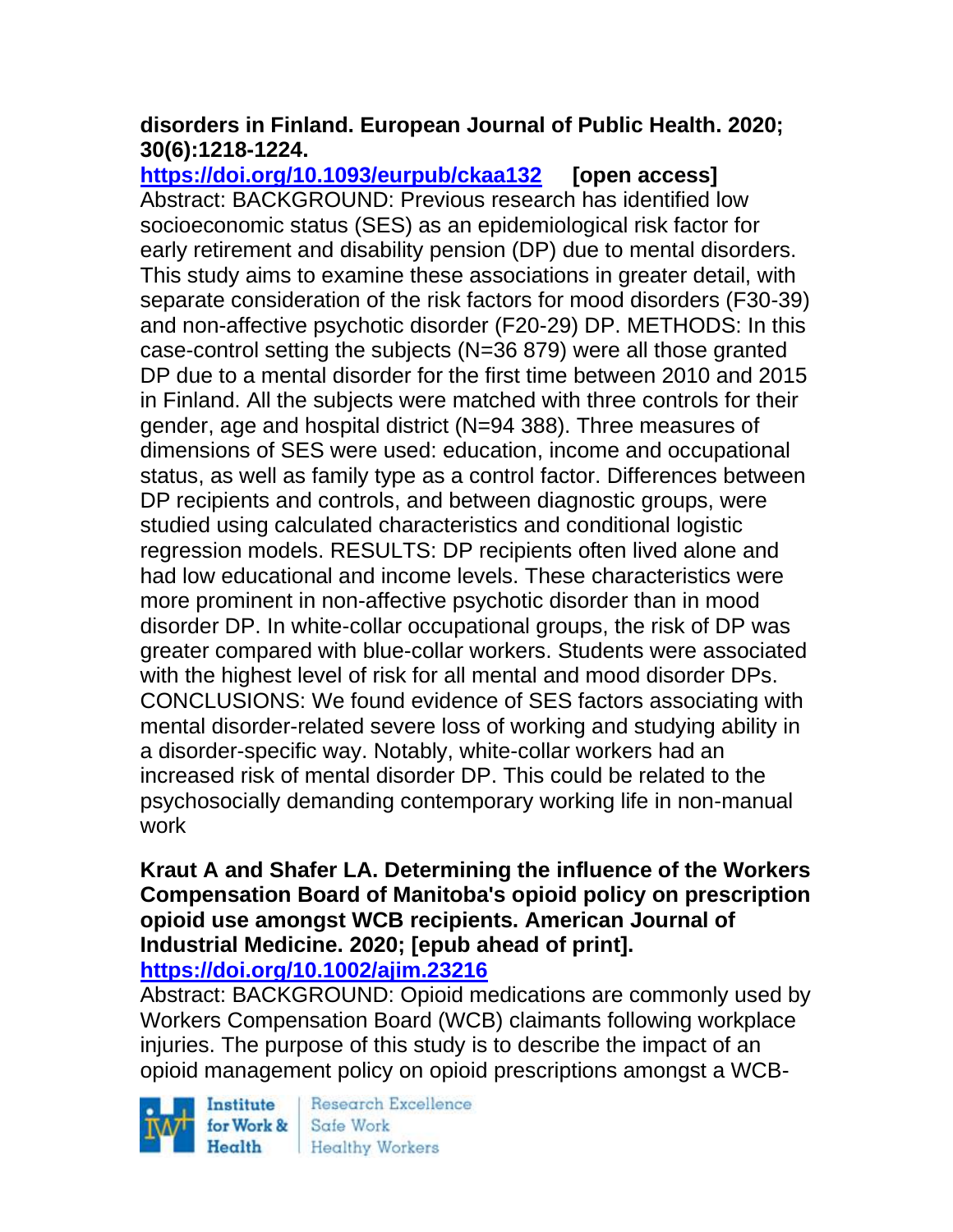covered population compared to changes in the use of these medications in the general population of a Canadian province. METHODS: We linked WCB claims data from 2006 to 2016 (13,155 claims, 11,905 individuals) to Manitoba provincial health records and compared opioid use amongst this group to 478,606 individuals aged 18-65. Linear regression was performed to examine the change over time in number of individuals being prescribed opioids for various durations and dosages of 50 or more, and 120 or more morphine equivalents (ME)/day for both the WCB and Manitoba population. RESULTS: WCB claimants totaled 2.5% of Manitoba residents aged 18-65 who were prescribed opioids for non-cancer pain. After the introduction of the opioid use policy for the WCB population in November 2011, the number of people prescribed opioids declined 49.4% in the WCB group, while increasing 10.8% in the province as a whole. The number of individuals using 50 ME/day or more declined 43.1% in the WCB group and increased 5.8% in the province. CONCLUSIONS: Opioid management programs organized by a compensation board can lead to a substantial reduction in the prescription of opioid medications to a WCB client population, including individuals who were prescribed higher doses of these medications when compared with general trends in the community

### **Lissaker CT, Gustavsson P, Albin M, Ljungman P, Bodin T, Sjostrom M, et al. Occupational exposure to noise in relation to pregnancy-related hypertensive disorders and diabetes. Scandinavian Journal of Work, Environment & Health. 2021; 47(1):33-41.**

## **<https://doi.org/10.5271/sjweh.3913> [open access]**

Abstract: Objectives Exposure to environmental noise has been associated with an increased risk of cardiovascular diseases and diabetes, but evidence for occupational noise is limited and conflicting, especially related to pregnancy outcomes. This study aimed to evaluate the association of occupational noise exposure with hypertensive disorders of pregnancy (HDP) and gestational diabetes. Methods Our population-based cohort study utilized data on 1 109 516 singletons born to working mothers in Sweden between 1994-2014 from the Medical Birth Register and the Longitudinal Integration Database for Health Insurance and Labor Market Studies. Noise exposure came from a job exposure matrix (JEM) in five

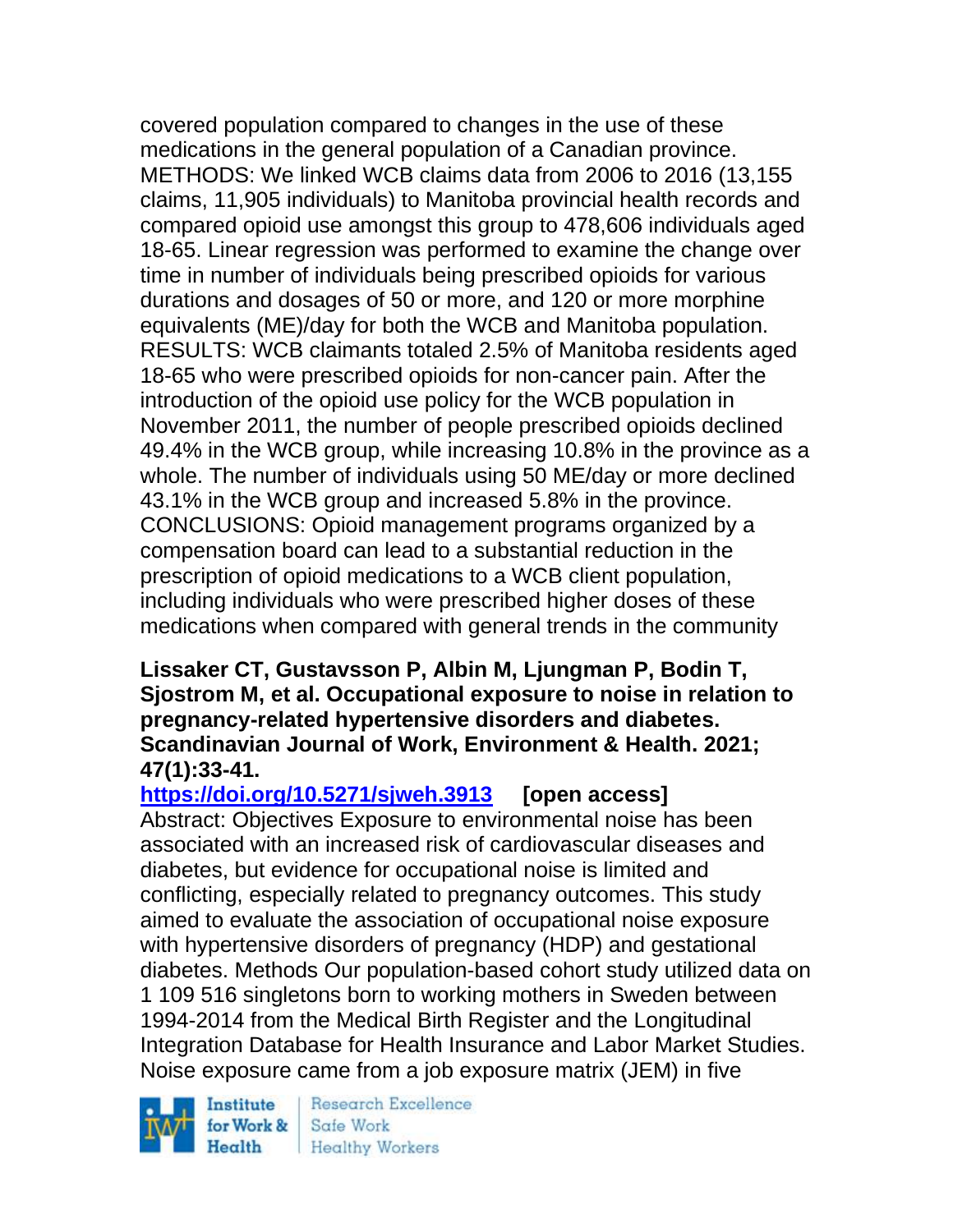categories <70, 70-74, 75-80, 80-85, >85 dB(A). Relative risks (RR), adjusted for confounders and other job exposures, were calculated by modified Poisson regressions for the full sample and a subsample of first-time mothers reporting full-time work. Results Exposure to 80-85 dB(A) of noise was associated with an increased risk of all HDP [RR 1.12, 95% confidence interval (CI) 1.05-1.18] and preeclampsia alone (RR 1.14, 95% CI 1.07-1.22) in the full sample. Results were similar for first-pregnancy, full-time workers. Exposure to >85 dB(A) of noise was also associated with an increased risk of gestational diabetes (RR 1.57, 95% CI 1.10-2.24) in the analysis restricted to first-time mothers working full-time. Conclusion In this study, exposure to noise was associated with an increased risk for HDP and gestational diabetes, particularly in first-time mothers who work full-time. Further research is needed to confirm findings and identify the role of hearing protection on this association so prevention policies can be implemented

### **Mykhalovskiy E, Kazatchkine C, Foreman-Mackey A, McClelland A, Peck R, Hastings C, et al. Human rights, public health and COVID-19 in Canada. Canadian Journal of Public Health. 2020; 111(6):975-979.**

**<https://doi.org/10.17269/s41997-020-00408-0> [open access]** Abstract: Faced with the extraordinary global public health crisis of COVID-19, governments across Canada must decide, often with limited and imperfect evidence, how to implement measures to reduce its spread. Drawing on a health and human rights framework, this commentary explores several features of the Canadian response to date that raise human rights concerns. Our discussion focuses on criminal law, fines, data collection, and so-called snitch lines. We argue that the approach of governmental and public health authorities must be grounded in the best available scientific evidence and align with human rights standards. Our aim is to encourage dialogue within the public health community in Canada about the importance of human rights-based responses to COVID-19

**Nykanen M, Puro V, Tiikkaja M, Kannisto H, Lantto E, Simpura F, et al. Implementing and evaluating novel safety training methods for construction sector workers: results of a randomized controlled trial. Journal of Safety Research. 2020; 75:205-221.** 

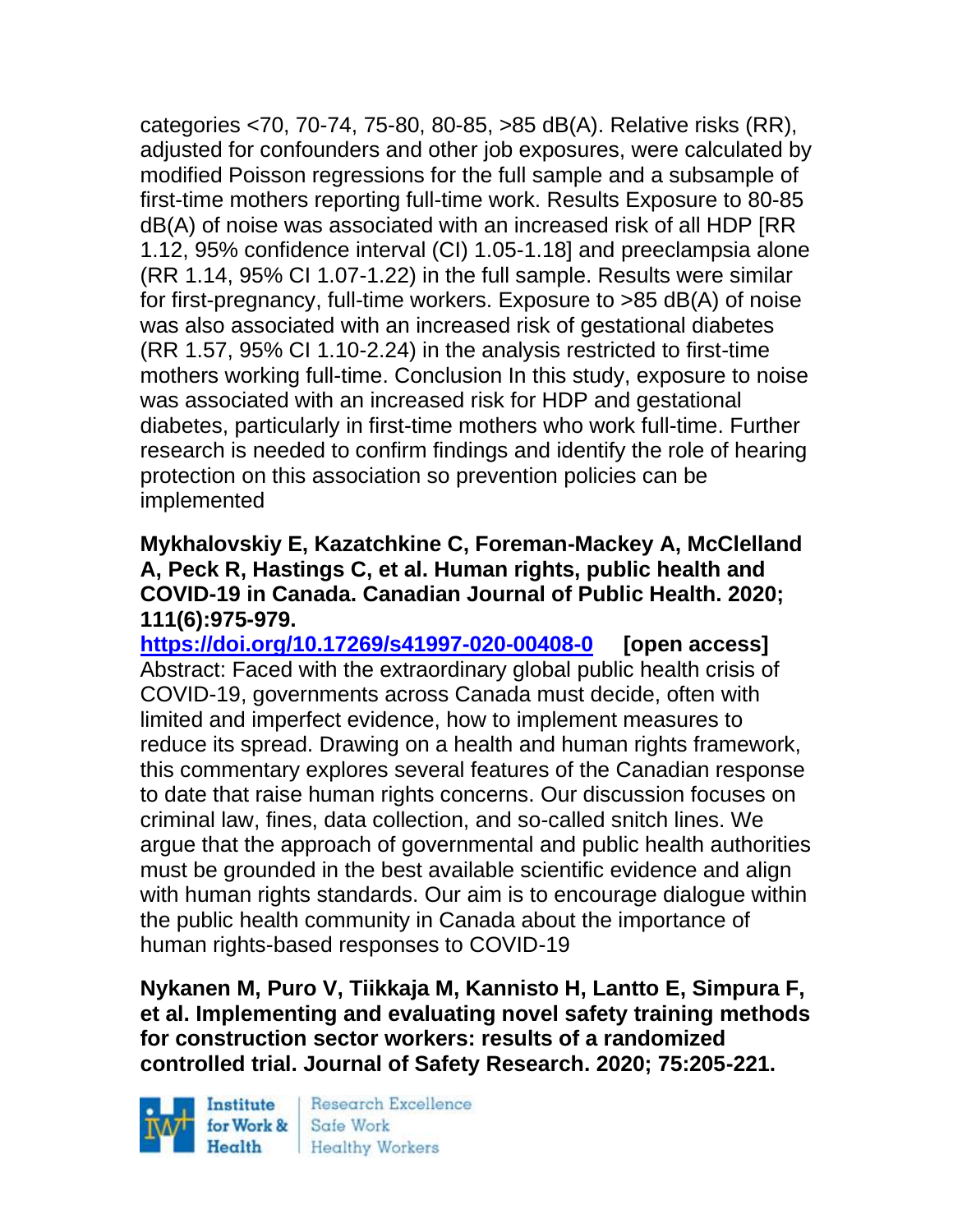## **<https://doi.org/10.1016/j.jsr.2020.09.015>**

Abstract: INTRODUCTION: The construction industry is regarded as one of the most unsafe occupational fields worldwide. Despite general agreement that safety training is an important factor in preventing accidents in the construction sector, more studies are needed to identify effective training methods. To address the current research gap, this study evaluated the impact of novel, participatory safety training methods on construction workers' safety competencies. Specifically, we assessed the efficacy of an immersive virtual reality (VR)-based safety training program and a participatory human factors safety training program (HFST) in construction industry workplaces. METHOD: In 2019, 119 construction sector workers from eight workplaces participated in a randomized controlled trial conducted in Finland. All the study participants were assessed using questionnaires at baseline, immediately after the intervention and at one-month follow-up. We applied generalized linear mixed modeling for statistical analysis. RESULTS: Compared to lecture-based safety training, VR-based safety training showed a stronger impact on safety motivation, self-efficacy and safety-related outcome expectancies. In addition, the construction sector workers who participated in the VR-based safety training showed a greater increase in self-reported safety performance at one-month follow-up. Contrary to our study hypotheses, we found no significant differences between the study outcomes in terms of study participants in the HFST training condition and the comparison condition without HFST training. CONCLUSION: Our study indicates that VR technology as a safety training tool has potential to increase safety competencies and foster motivational change in terms of the safety performance of construction sector workers. In the future, the efficacy of participatory human factors safety training should be studied further using a version that targets both managerial and employee levels and is implemented in a longer format. PRACTICAL IMPLICATIONS: Safety training in virtual reality provides a promising alternative to passive learning methods. Its motivating effect complements other safety training activities

## **Soltaninejad M, Yarmohammadi H, Madrese E, Khaleghi S, Poursadeqiyan M, Aminizadeh M, et al. The prevalence of metabolic syndrome in drivers: a meta-analysis and systematic**

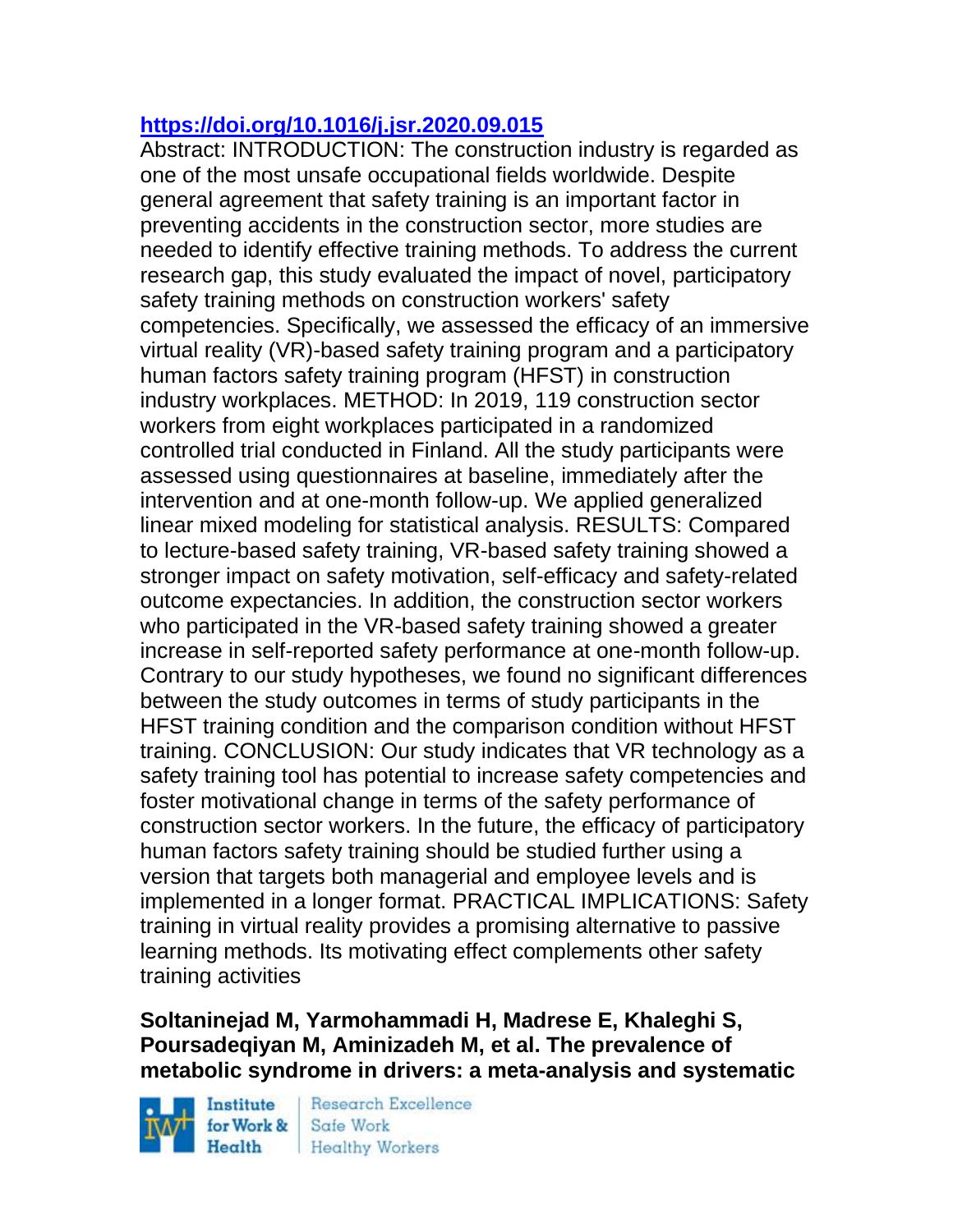#### **review. Work. 2020; 67(4):829-835. <https://doi.org/10.3233/WOR-203335>**

Abstract: BACKGROUND: Metabolic syndrome is an increasing disorder, especially in night workers. Drivers are considered to work during 24 hours a day. Because of job characteristics such as stress, low mobility and long working hours, they are at risk of a metabolic syndrome disorder. OBJECTIVES: The purpose of this study is a meta-analysis and systematic review of the prevalence of metabolic syndrome in drivers. METHODS: In this systematic review, articles were extracted from national and international databases: Scientific Information Database (SID), Iran Medex, Mag Iran, Google Scholar, Science Direct, PubMed, ProQuest, and Scopus. Data analysis was performed using meta-analysis and systematic review (random effect model). The calculation of heterogeneity was carried out using the I2 index and Cochran's Q test. All statistical analyses were performed using STATA software version 11. RESULTS: A total of nine articles related to the prevalence of metabolic syndrome in drivers in different regions of the world from 2008 to 2016 were obtained. The total sample size studied was 26156 with an average of 2906 samples per study. The prevalence of metabolic syndrome in drivers was 34% (95% CI: 30-37) CONCLUSIONS: According to the results of this study, the prevalence of metabolic syndrome in drivers is high. Occupational stress, unhealthy diet and physical inactivity cannot be cited as causes of metabolic syndrome prevalence in drivers. Therefore, to maintain and to improve the health of this group, the implementation of preventive, therapeutic and rehabilitation measures for these people as well as training should be considered

### **Teo STT, Nguyen D, Trevelyan F, Lamm F, and Boocock M. Workplace bullying, psychological hardiness, and accidents and injuries in nursing: a moderated mediation model. PLoS ONE. 2021; 16(1):e0244426.**

**<https://doi.org/10.1371/journal.pone.0244426> [open access]** Abstract: Workplace bullying are prevalent among the nursing workforce. Consequences of workplace bullying include psychological stress and workplace accidents and injuries. Psychological hardiness is proposed as a buffer for workplace bullying and psychological stress on workplace accidents and injuries. This study adopted the Affective Events Theory and Conservation of Resources Theory to

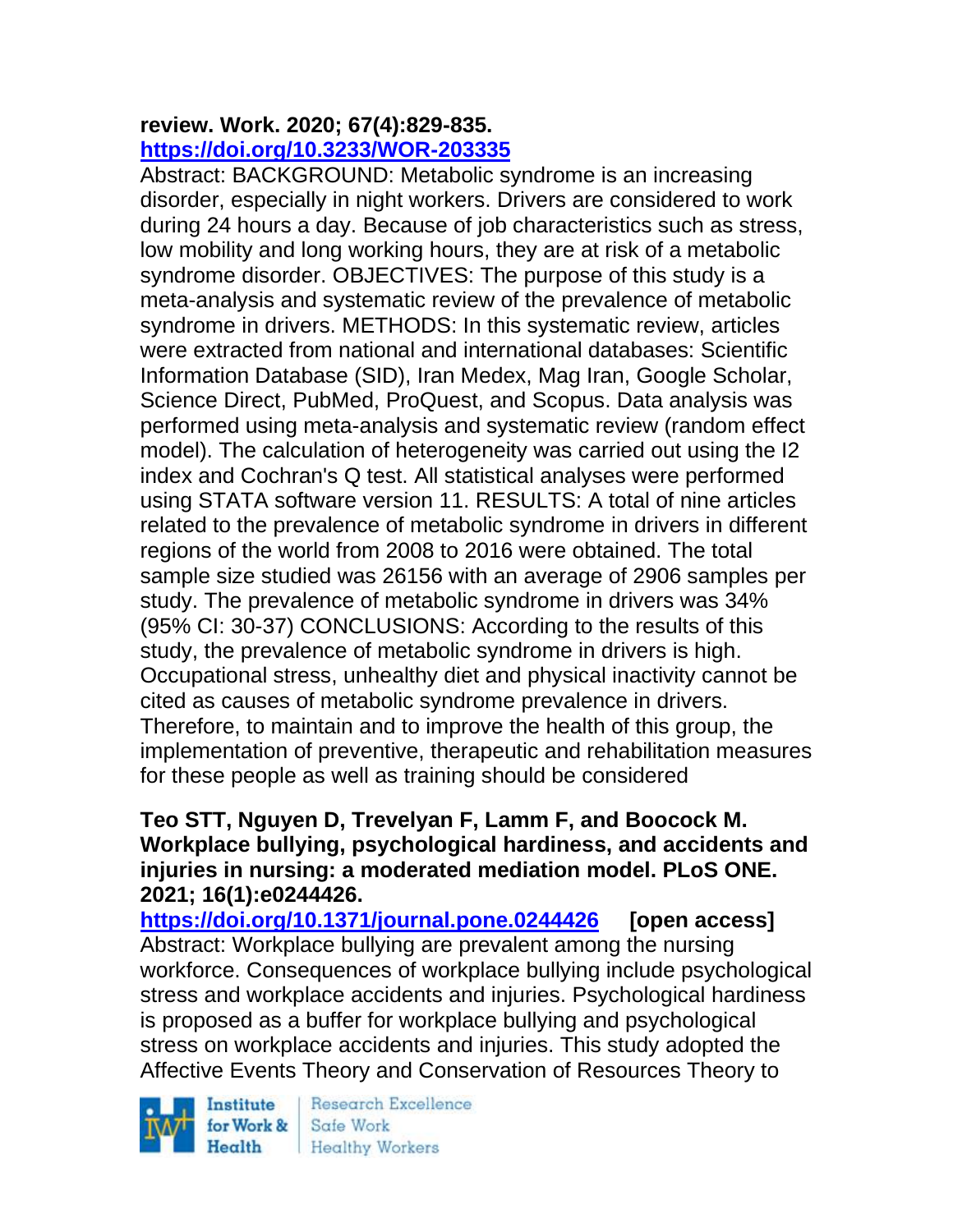develop and test a moderated mediated model in two field studies. Study 1 ( $N = 286$ , Australian nurses) found support for the direct negative effect of workplace bullying on workplace accidents and injuries with psychological stress acting as the mediator. The mediation findings from Study 1 were replicated in Study 2 (N = 201, New Zealand nurses). In addition, Study 2 supplemented Study 1 by providing empirical support for using psychological hardiness as the buffer for the association between psychological stress and workplace accidents and injuries. This study offers theoretical and empirical insights into the research and practice on psychological hardiness for improving the psychological well-being of employees who faced workplace mistreatments

#### **Thompson AH, Waye A, Jacobs P, and Dewa CS. Self-report measures of presenteeism are not strongly correlated with health workers' logged activity. Journal of Occupational & Environmental Medicine. 2020; 62(12):1011-1018. <https://doi.org/10.1097/JOM.0000000000002021>**

Abstract: OBJECTIVE: Low productivity while at work (presenteeism) has been reported to produce significant cost excesses for organizations and economies. However, many of these reports have been based on estimates drawn from self-report instruments that are not supported by evidence showing their efficacy. Thus, the aim of this study was to assess associations between responses to leading self-report tests of presenteeism and self-recorded on-the-job productivity. METHODS: Health care worker self-ratings of productivity were taken from a questionnaire that contained the key item from each presenteeism instrument. Productivity levels were drawn from employee reported daily work activity logs. RESULTS: Test-based productivity estimates did not show strong associations with daily recordings of work activity. CONCLUSIONS: Associations were too low to recommend any test as a proxy measure for reported productivity. It is suggested that objective measures of work output be explored

**Vrablik MC, Lawrence M, Ray JM, Moore M, and Wong AH. Addressing workplace safety in the emergency department: a multi-institutional qualitative investigation of health worker assault experiences. Journal of Occupational & Environmental** 

Institute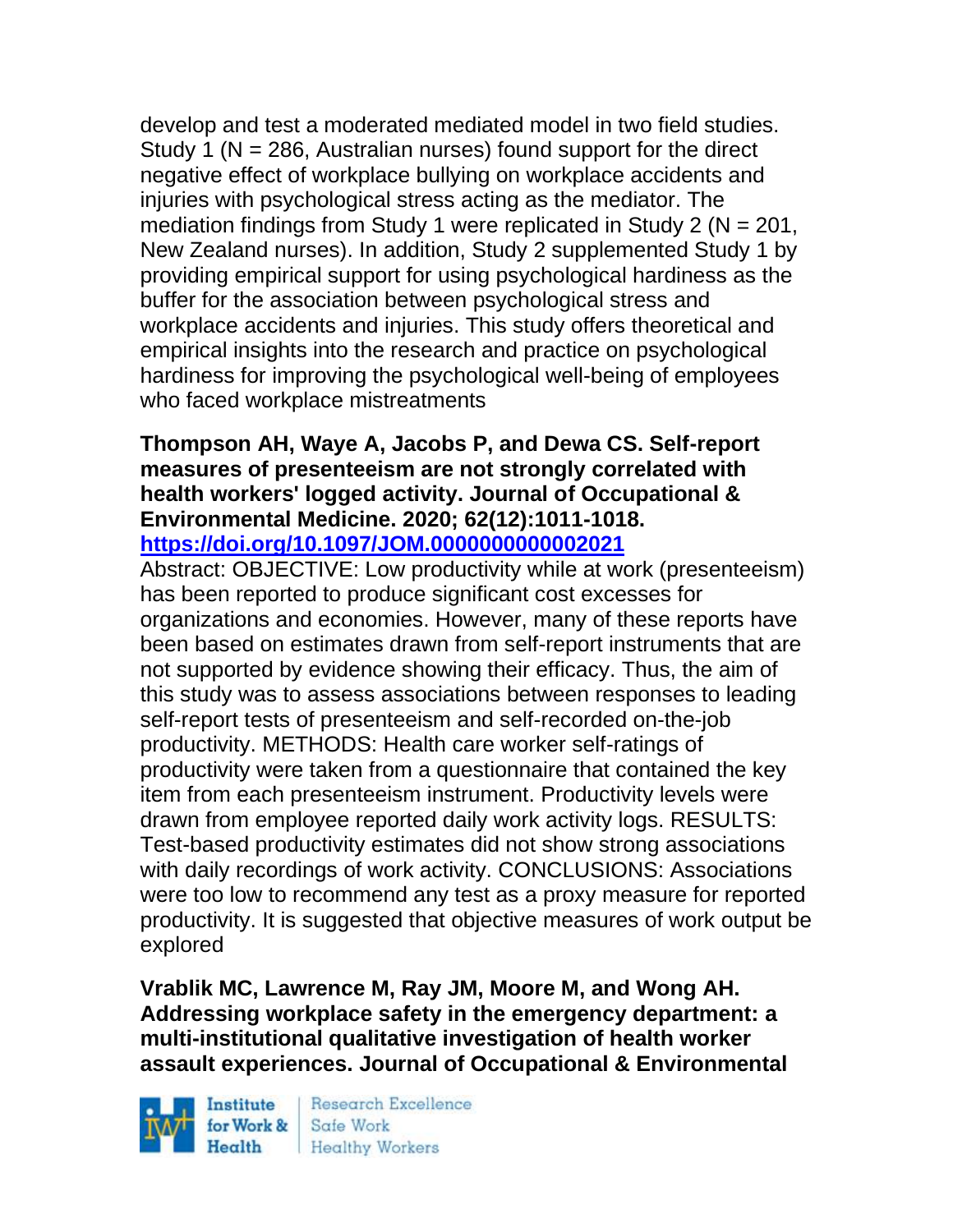## **Medicine. 2020; 62(12):1019-1028.**

## **<https://doi.org/10.1097/JOM.0000000000002031>**

Abstract: OBJECTIVE: This study aims to identify interventions to address workplace violence in the emergency department based on direct evidence from experiences of patient assault. METHODS: We performed de novo coding and thematic analysis of datasets from two geographically distinct institutions and five different sites that contained interviews with 80 health workers. RESULTS: We identified concepts that corresponded to the micro (workers and patients), meso (organizations and clinical units), and macro (society at large, worldviews, and values) levels of the healthcare system. Within each level, potential interventions fell into the prevention, response, and recovery phases of emergency preparedness. CONCLUSION: Efforts to address workplace violence should consider interconnected influences from individual workers, organizations, and society at large. Comprehensive approaches at multiple phases of preparedness are needed to have sustained impact on safety

### **Wanberg CR, Csillag B, Douglass RP, Zhou L, and Pollard MS. Socioeconomic status and well-being during COVID-19: a resource-based examination. Journal of Applied Psychology. 2020; 105(12):1382-1396.**

## **<https://doi.org/10.1037/apl0000831>**

Abstract: The authors assess levels and within-person changes in psychological well-being (i.e., depressive symptoms and life satisfaction) from before to during the COVID-19 pandemic for individuals in the United States, in general and by socioeconomic status (SES). The data is from 2 surveys of 1,143 adults from RAND Corporation's nationally representative American Life Panel, the first administered between April-June, 2019 and the second during the initial peak of the pandemic in the United States in April, 2020. Depressive symptoms during the pandemic were higher than population norms before the pandemic. Depressive symptoms increased from before to during COVID-19 and life satisfaction decreased. Individuals with higher education experienced a greater increase in depressive symptoms and a greater decrease in life satisfaction from before to during COVID-19 in comparison to those with lower education. Supplemental analysis illustrates that income had a curvilinear relationship with changes in well-being, such that